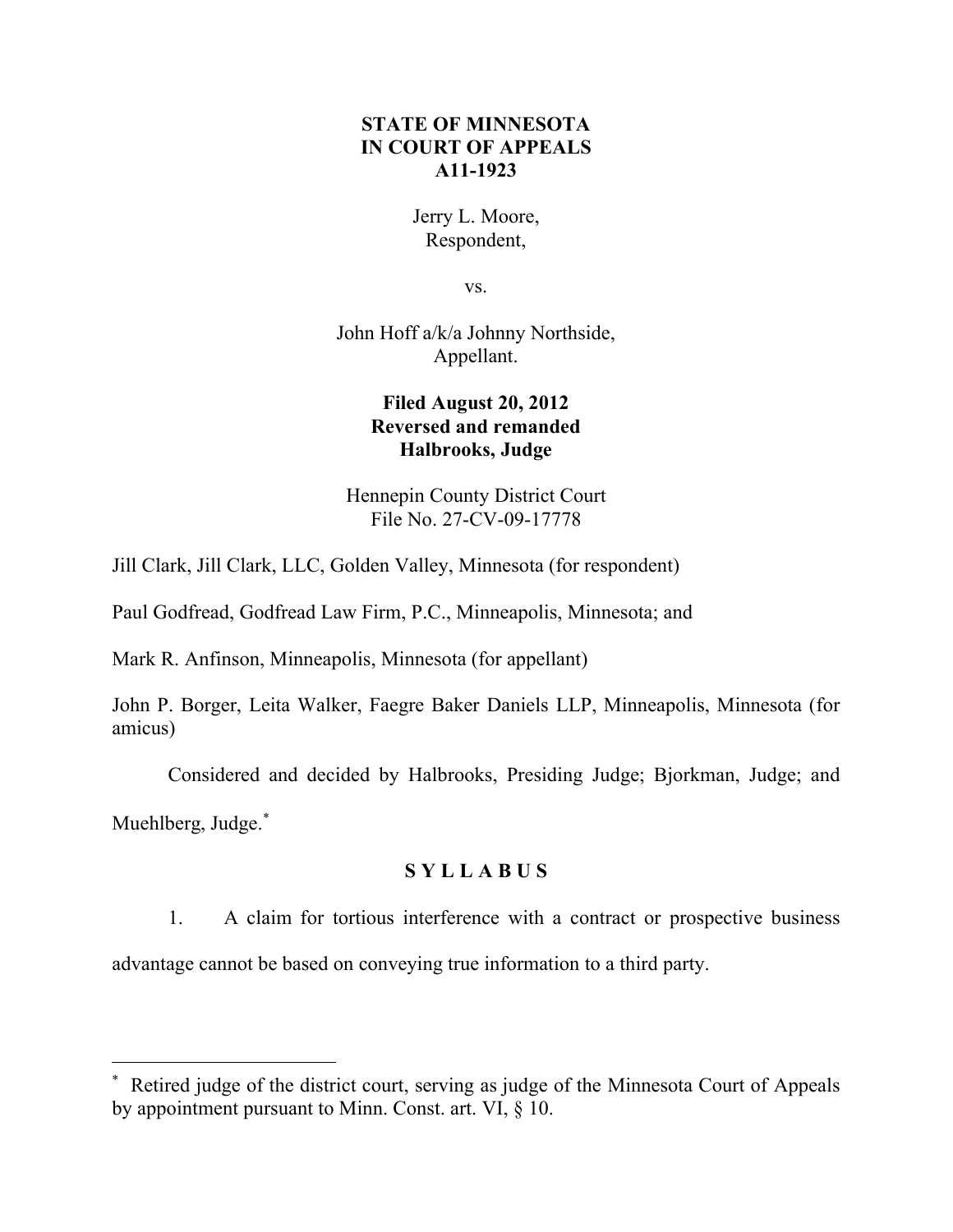2. When speech protected by the First Amendment is intertwined with allegedly tortious conduct, courts must carefully and explicitly delineate the tortious conduct on which liability is based so as not to infringe on a defendant's constitutional rights. When there is no practical way to separate the tortious conduct from the protected speech, there is no liability as a matter of law.

## **O P I N I O N**

## **HALBROOKS**, Judge

Appellant challenges the district court's denial of his motion for judgment as a matter of law (JMOL) or a new trial. Because the jury's verdict is contrary to established law and appellant's alleged tortious acts are too intertwined with constitutionally protected conduct to avoid infringing on appellant's First Amendment rights, we reverse and remand.

#### **FACTS**

Appellant John Hoff writes a blog titled "The Adventures of Johnny Northside." In June 2009, Hoff was informed that respondent Jerry L. Moore was working for the University of Minnesota in the Urban Research and Outreach-Engagement Center (UROC). The UROC consisted of a group of residents from Hoff's and Moore's neighborhood that had been asked to "focus on foreclosures in the neighborhood." On June 21, 2009, Hoff blogged about Moore's new position:

> [Moore]—who has been a plaintiff in a lawsuit against JACC [Jordan Area Community Council], and was fired from his executive director position for misconduct, (fistfight, cough cough) is nothing if not a controversial figure in the Jordan neighborhood. . . .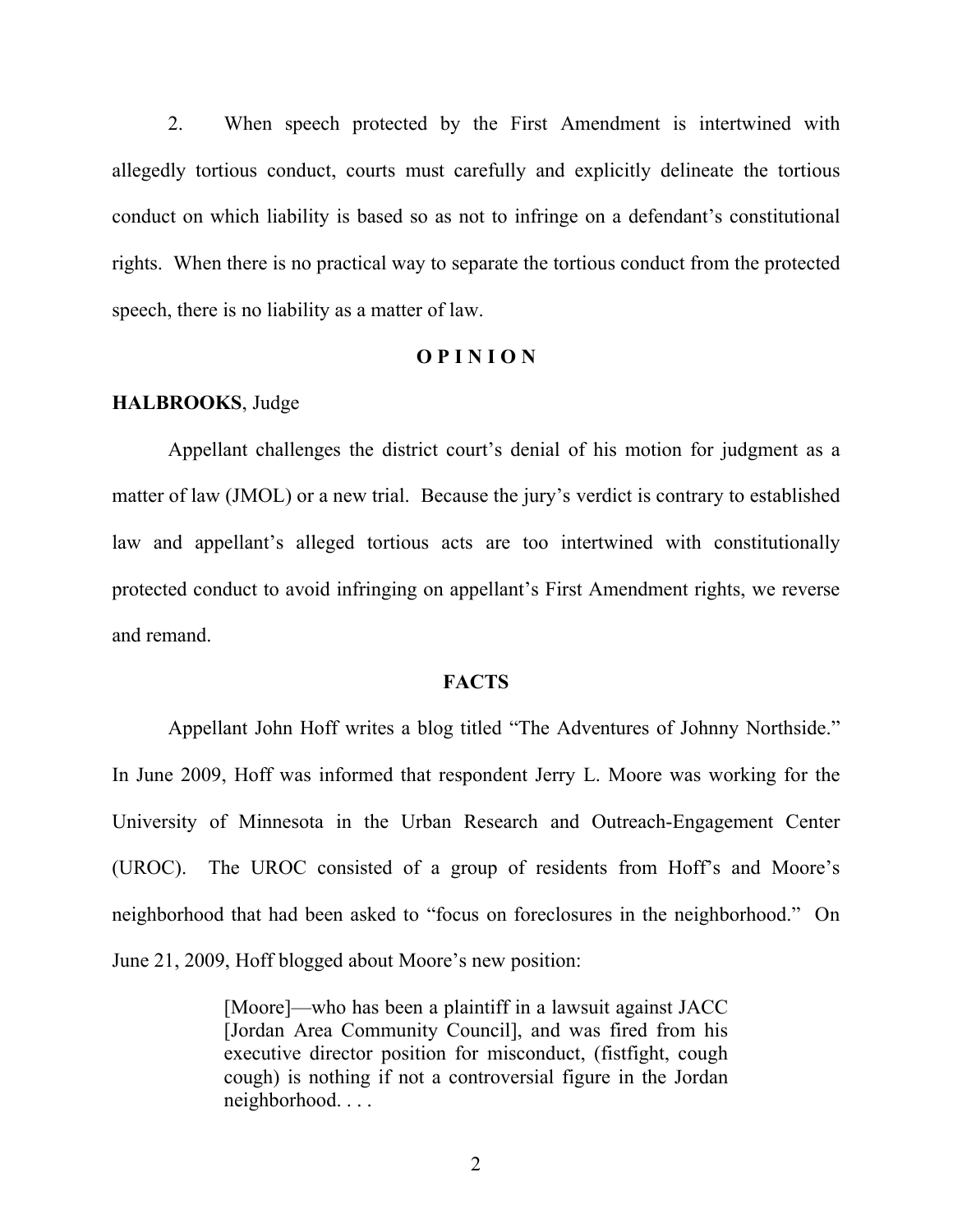. . . Repeated and specific evidence in Hennepin County District Court shows [Moore] was involved with a high-profile fraudulent mortgage at 1564 Hillside Ave. N.

Donald Allen, an acquaintance of Hoff's, testified that, after this post was published, Hoff called him and asked him to send an e-mail to the University of Minnesota to try to get Moore terminated. Hoff denies making this phone call to Allen or any phone call seeking Moore's termination. Whether or not he was asked to do so, Allen sent an e-mail to the university that stated:

> This email is to give you a heads up on a pending situation[] that could possibly turn into a public relations nightmare for the University of Minnesota/Urban Research and Outreach Center.

> On last week, allegedly—[Moore] and [M.K.] were released from the Northside Marketing Task Force board of directors. This comes on the heels of several different scenarios involving [Moore] and his relationship with [T.S.] who is under indictment for mortgage fraud as reported on  $KSTP-TV$ ....

> [Moore] did a deal that remains in question where he received a \$5000 check for "new windows" at 1564 Hillside Avenue North. [Moore] put no new windows in said property. This was a conflict of interest, at the time he was JACC's executive director. More importantly—he was not a "window repairman" either.

> From the court documents that surfaced in the [L.M.] tr[ia]l with an invoice for \$5000 to JL Moore Consulting and the current Jordan Area Community Council court case, I feel there could have been an error in judgment on the part of the UROC in collaborating with [Moore].

> There is enough public information to support the claims made in this email, I hope that the U of M's corrective action is swift and covert to avoid more media distribution of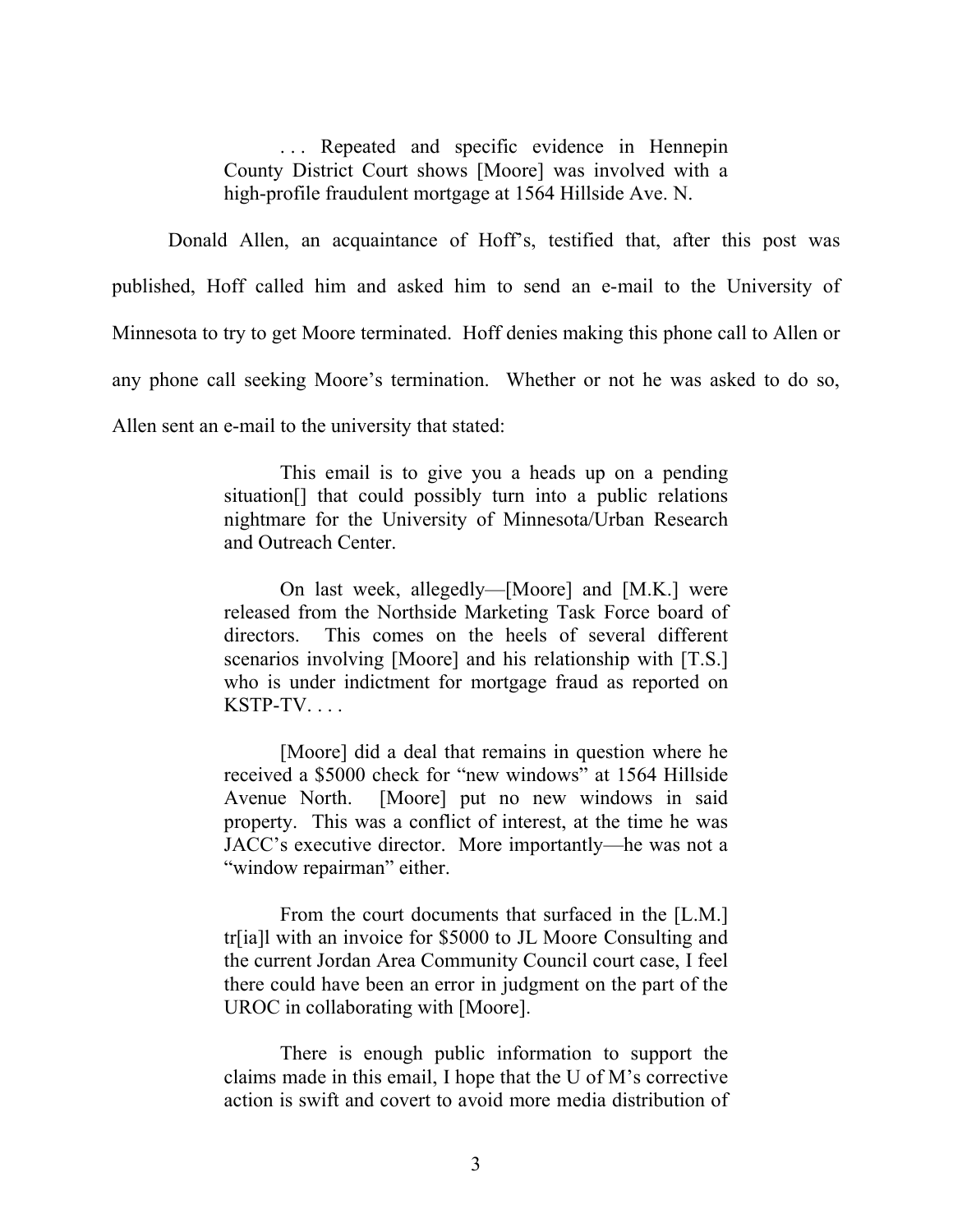this information as it pertains to UROC, the U of M and the connection with [Moore] which would be "he gets a check" from the University of Minnesota to discuss Mortgage Foreclosures and other information in the community.

Allen's e-mail included a link to Hoff's June 21 blog post. Moore received a letter from the University of Minnesota dated June 22, 2009, that indicated that his "services would no longer be needed."

On June 26, 2009, Moore sued Hoff<sup>[1](#page-3-0)</sup> for defamation, intentional interference with contract, and aiding and abetting. The complaint was later amended to add a count for interference with prospective advantage. Moore alleged that the statement on Hoff's blog that "[r]epeated and specific evidence in Hennepin County District Court shows [Moore] was involved with a high-profile fraudulent mortgage at 1564 Hillside Ave. N." was defamatory.

A jury trial was held in March 2011. Before trial, the district court held that Moore was a "limited-purpose public figure" for purposes of Hoff's First Amendment rights. The district court heard testimony regarding housing issues and received exhibits "describ[ing] the work of JACC as involving housing issues in the Jordan neighborhood" and found that there was a public controversy. The district court found that Moore had "assumed a purposeful or prominent role in that controversy" based on his role as executive director of JACC. Finally, the district court found that the allegedly defamatory statement was related to the public controversy.

<span id="page-3-0"></span> $1$  Moore also sued Allen, but Allen and Moore reached a settlement prior to trial.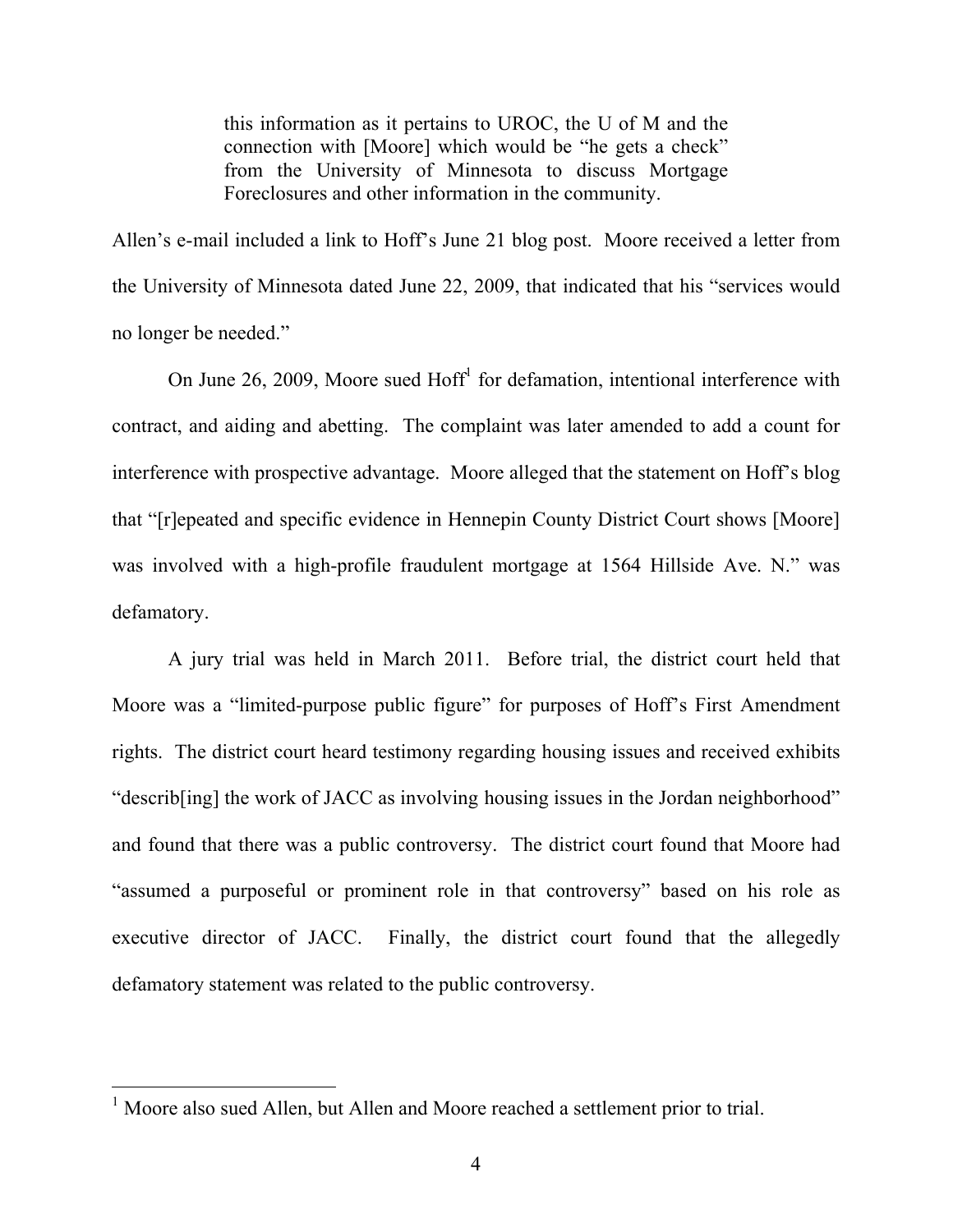A three-day jury trial focused on whether or not the allegedly defamatory statement was true or false and whether Hoff had acted with malice. The jury found that the allegedly defamatory statement was not false. The jury was asked to answer two questions, regardless of its determination as to whether the statement was false or not false. First, the jury was asked: "Did [Hoff] intentionally interfere with [Moore]'s employment contract?" The jury answered, "Yes." Second, the jury was asked: "Did [Hoff] interfere with [Moore]'s prospective employment advantage?" The jury again answered, "Yes." The jury awarded Moore \$60,000 in damages as a result of these two torts. Following the verdict, Hoff moved for JMOL or a new trial. He asserted that "[t]his verdict is inconsistent and contrary to established law in Minnesota where liability for tortious interference claims<sup>[[2](#page-4-0)]</sup> cannot be based upon true statements." The district court denied Hoff's motion and directed entry of judgment in Moore's favor on the tortious-interference claims. This appeal follows.

#### **ISSUES**

I. Can a non-defamatory statement be the basis for a tortious-interference claim?

 $\overline{a}$ 

<span id="page-4-0"></span> $2$  Moore claims that Hoff only challenged the intentional-interference-with-a-contract claim in district court, and, therefore, Hoff has waived his right to relief from the jury's verdict on the interference-with-a-prospective-advantage claim. Generally, an appellate court will not consider matters not argued to and considered by the district court. *Thiele v. Stich*, 425 N.W.2d 580, 582 (Minn. 1988). And, similarly, issues not briefed on appeal are waived. *Melina v. Chaplin*, 327 N.W.2d 19, 20 (Minn. 1982). Although Hoff could have more clearly delineated his arguments with respect to the two separate torts, his motion for JMOL and his brief on appeal consistently refer to the interference "claims" in the plural. Hoff has therefore not waived his right to challenge the jury's verdict on both claims.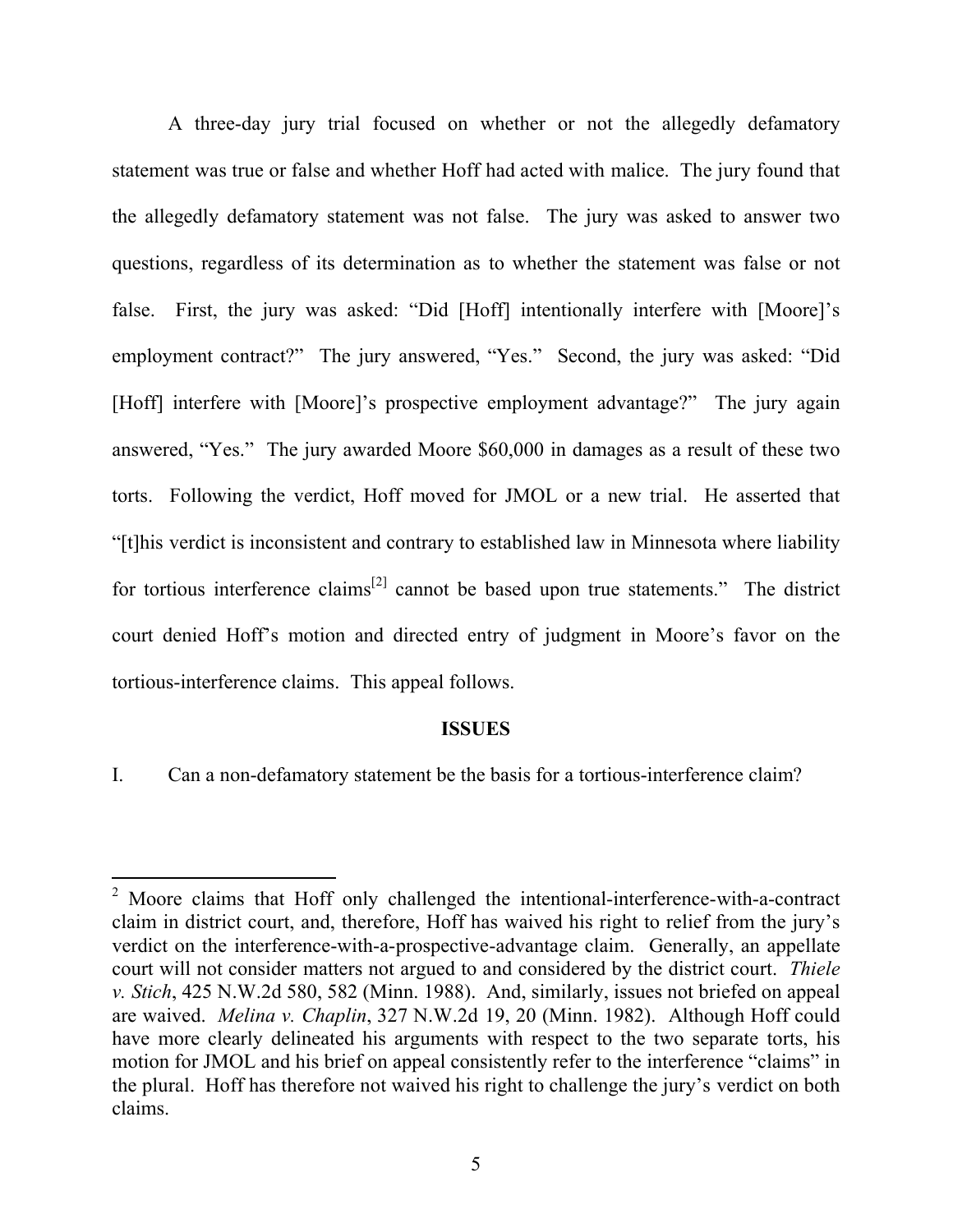II. Was there sufficient evidence of tortious interference that is separate and distinct from the "not false" statement to support the jury's verdict without infringing on Hoff's constitutional rights?

## **ANALYSIS**

"We review de novo a district court's decision to deny a motion for judgment as a matter of law." *Moorhead Econ. Dev. Auth. v. Anda*, 789 N.W.2d 860, 887 (Minn. 2010). In applying this de novo standard of review, we must view the evidence in a light most favorable to the nonmoving party. *Jerry's Enters., Inc., v. Larkin, Hoffman, Daly & Lindgren, Ltd.*, 711 N.W.2d 811, 816 (Minn. 2006). "Viewing the evidence in a light most favorable to the nonmoving party, this court makes an independent determination of whether there is sufficient evidence to present an issue of fact for the jury." *Id.*

> [JMOL] should be granted: "only in those unequivocal cases where (1) in the light of the evidence as a whole, it would clearly be the duty of the [district] court to set aside a contrary verdict as being manifestly against the entire evidence, or where (2) it would be contrary to the law applicable to the case."

*Id.* (quoting *J.N. Sullivan & Assocs. v. F.D. Chapman Constr. Co.*, 304 Minn. 334, 336,

231 N.W.2d 87, 89 (1975)).

## **I. The non-defamatory statement in this case cannot serve as the basis for the tortious-interference claims.**

"A cause of action for wrongful interference with a contractual relationship requires: (1) the existence of a contract; (2) the alleged wrongdoer's knowledge of the contract; (3) intentional procurement of its breach; (4) without justification; and (5) damages." *Kjesbo v. Ricks*, 517 N.W.2d 585, 588 (Minn. 1994) (quotation omitted). Justification is a factual determination. *See Kallok v. Medtronic, Inc.*, 573 N.W.2d 356,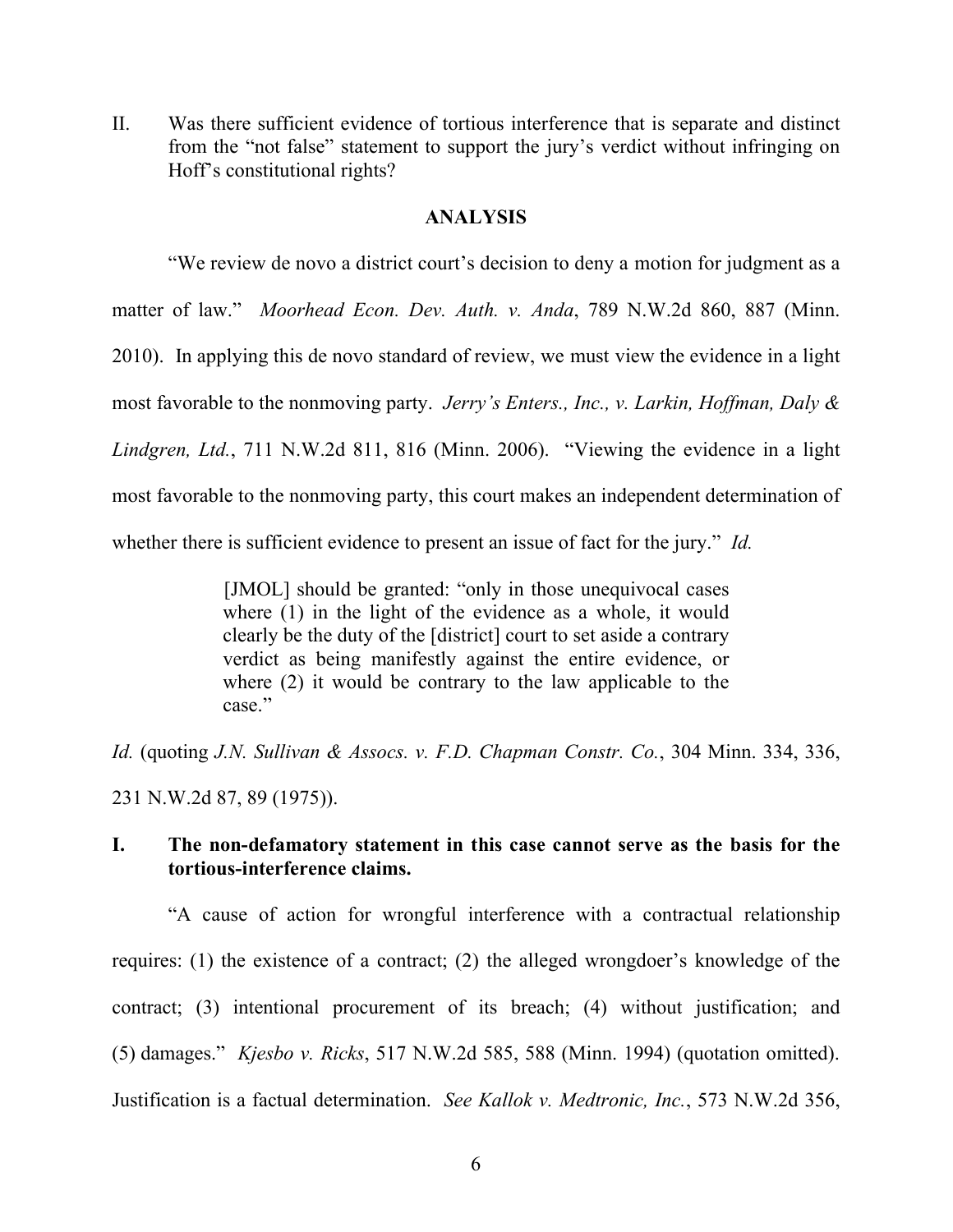362 (Minn. 1998) (stating that "[w]hether interference is justified is ordinarily a factual determination of what is reasonable conduct under the circumstances," and "the burden of proving justification is on the defendant"). The tort of intentional interference with prospective advantage is "intentionally and improperly interfer[ing] with another's prospective contractual relation." *United Wild Rice, Inc. v. Nelson*, 313 N.W.2d 628, 633 (Minn. 1982).

With respect to Moore's tortious-interference-with-a-prospective-advantage claim, this court has previously addressed the question of whether this tort can be based on "not false" information. In *Glass Serv. Co. v. State Farm Mut. Auto. Ins. Co.*, we held that statements made by a defendant alleged to have tortiously interfered with prospective business relations "were not improper because they were not false." 530 N.W.2d 867, 871 (Minn. App. 1995) (citing Restatement (Second) of Torts § 772 cmt. b (1979)), *review denied* (Minn. June 29, 1995). Because a claim for tortious interference with a prospective business relation requires the interference to be "improper," the plaintiff in *Glass Serv. Co.* was unable to recover on this claim. *Id.*

Despite the similarity between a claim for tortious interference with a contract and one for tortious interference with prospective business relations, there is no Minnesota appellate case that has squarely addressed whether tortious interference with a contract can be based on a true statement. But we are guided by cases that have considered a claim for defamation, in addition to other tort claims. In *Wild v. Rarig*, 302 Minn. 419, 447, 234 N.W.2d 775, 793 (1975), for example, the Minnesota Supreme Court was confronted with the question of whether two different statutes of limitation should apply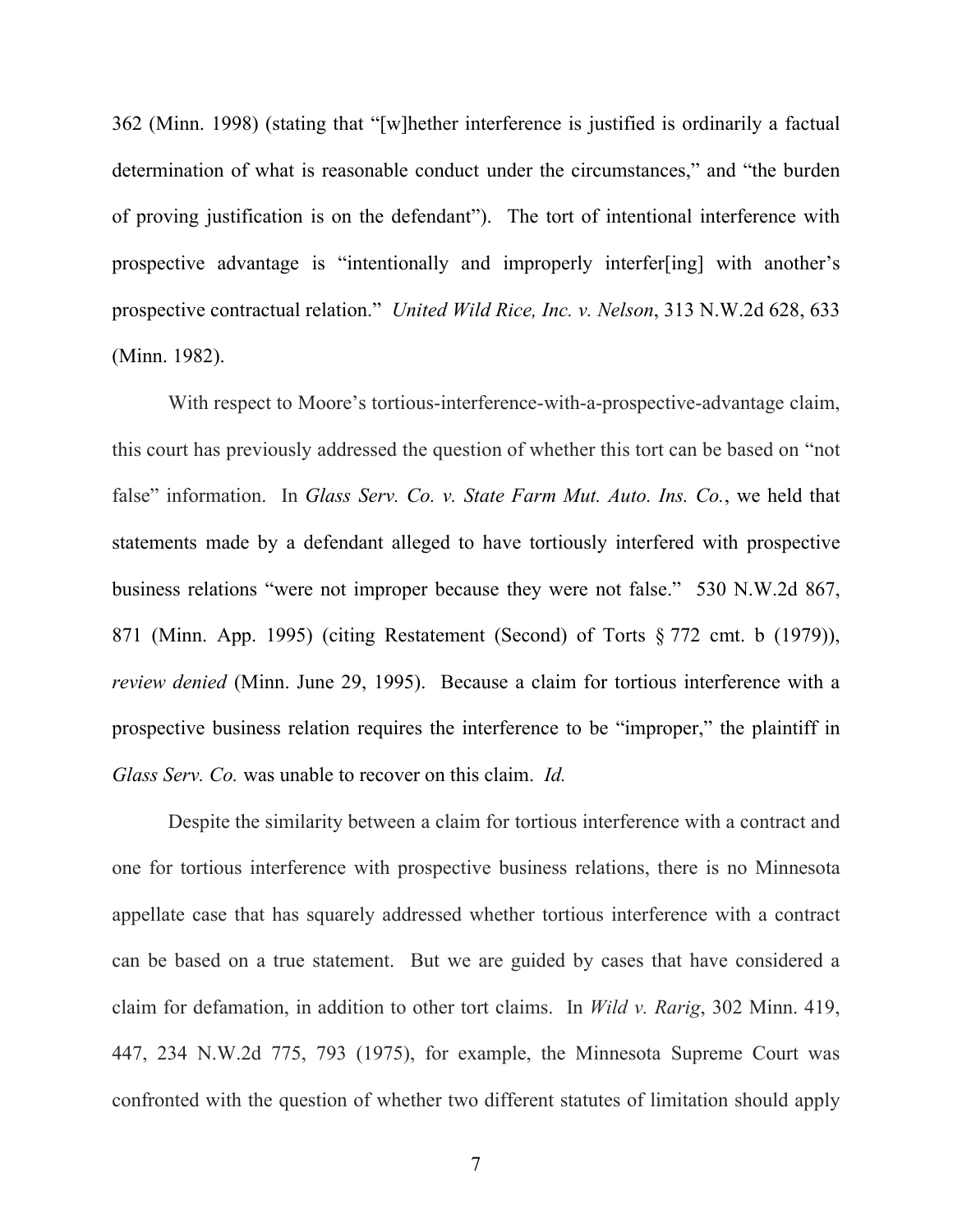to two different torts, despite the fact that both torts were based on the same statement made by the defendant. In analyzing this question, the supreme court held that other torts stemming from an allegedly defamatory statement must be analyzed using the elements of defamation:

> The defamation which is the means used to interfere with his business relationships action is the same defamation that [plaintiff] seeks to recover damages for under his defamation claim. It seems to us that, regardless of what the suit is labeled, the thing done to cause any damage to [plaintiff] eventually stems from and grew out of the defamation. Business interests may be impaired by false statements about the plaintiff which, because they adversely affect his reputation in the community, induce third persons not to enter into business relationships with him. We feel this phase of the matter has crystallized into the law of defamation and is governed by the special rules which have developed in that field.

*Wild*, 302 Minn. at 447, 234 N.W.2d at 793; *see also Mahoney & Hagberg v. Newgard*, 729 N.W.2d 302, 309 (Minn. 2007) (holding that the privilege applicable to defamation also applies to "claims where the injury stemmed from and grew out of the defamation"). Because truth is an absolute defense to a claim for defamation, *Bauer v. State*, 511 N.W.2d 447, 449 (Minn. 1994), truth should also be a defense to a claim for tortious interference with a contract arising out of an allegedly defamatory statement. *See Wild*, 302 Minn. at 447, 234 N.W.2d at 793; *see also* Restatement (Second) of Torts § 772 cmt. b ("There is of course no liability for interference with a contract . . . on the part of one who merely gives truthful information to another.").

Moore argues that Hoff is not shielded from tort liability simply because Moore could not prove the falsity of Hoff's statement. Rather, Moore urges us to rely instead on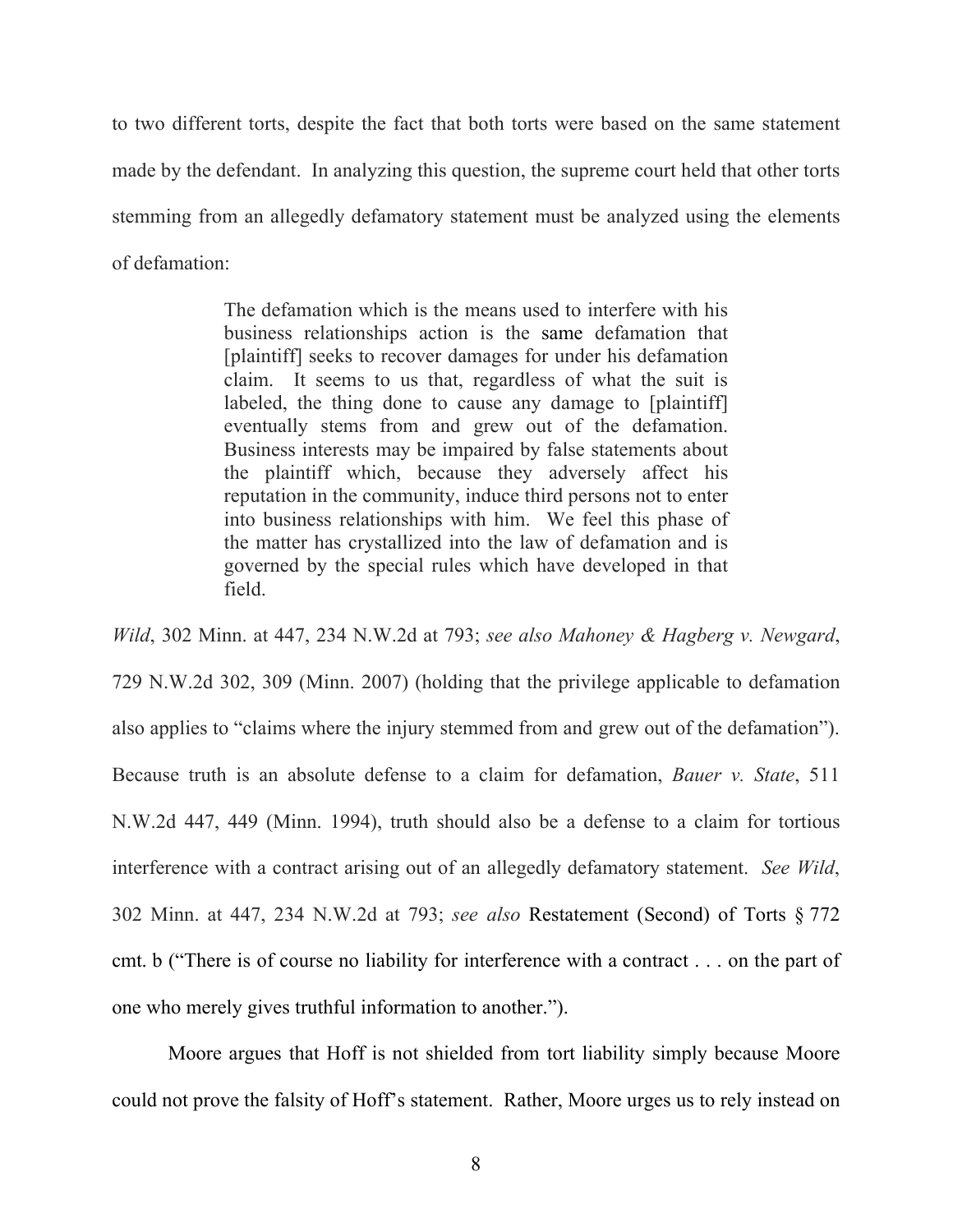Hoff's motivation for making the allegedly defamatory statements. Moore asserts that because Hoff had an ulterior motive of getting Moore fired, he can be liable for the tortious-interference claims. We disagree. When a person conveys unflattering and possibly damaging information to another person's employer, it is unlikely that the motivation for conveying that information is borne out of affection. It is much more likely that the intent is for the employer to take responsive action—up to and including termination—based on the content of that information. Regardless of the motivation of the messenger, if the information conveyed is true, it is not appropriate for liability to attach. *See* Restatement (Second) of Torts § 772 cmt. b. (noting that conveying truthful information is not "improper" interference "even though the facts are marshaled in such a way that . . . the person to whom the information is given immediately recognizes them as a reason for breaking his contract").

In the specific context of Moore's claim of tortious interference with a contract, the jury was asked if Hoff's statement on his blog was false. The jury answered "No." We therefore conclude that Moore cannot recover for tortious interference with his contract based on Hoff's statement. To the extent that the jury's verdict was based on Hoff's June 21, 2009 statement on his blog or the conveyance of this information to the University of Minnesota, the verdict is contrary to established law, and the district court erred by denying Hoff's motion for JMOL.

But that does not end our inquiry. The district court found that there was sufficient evidence in the record to support the jury's verdict for Moore's tortiousinterference claims that was separate and distinct from the blog post. Our job as an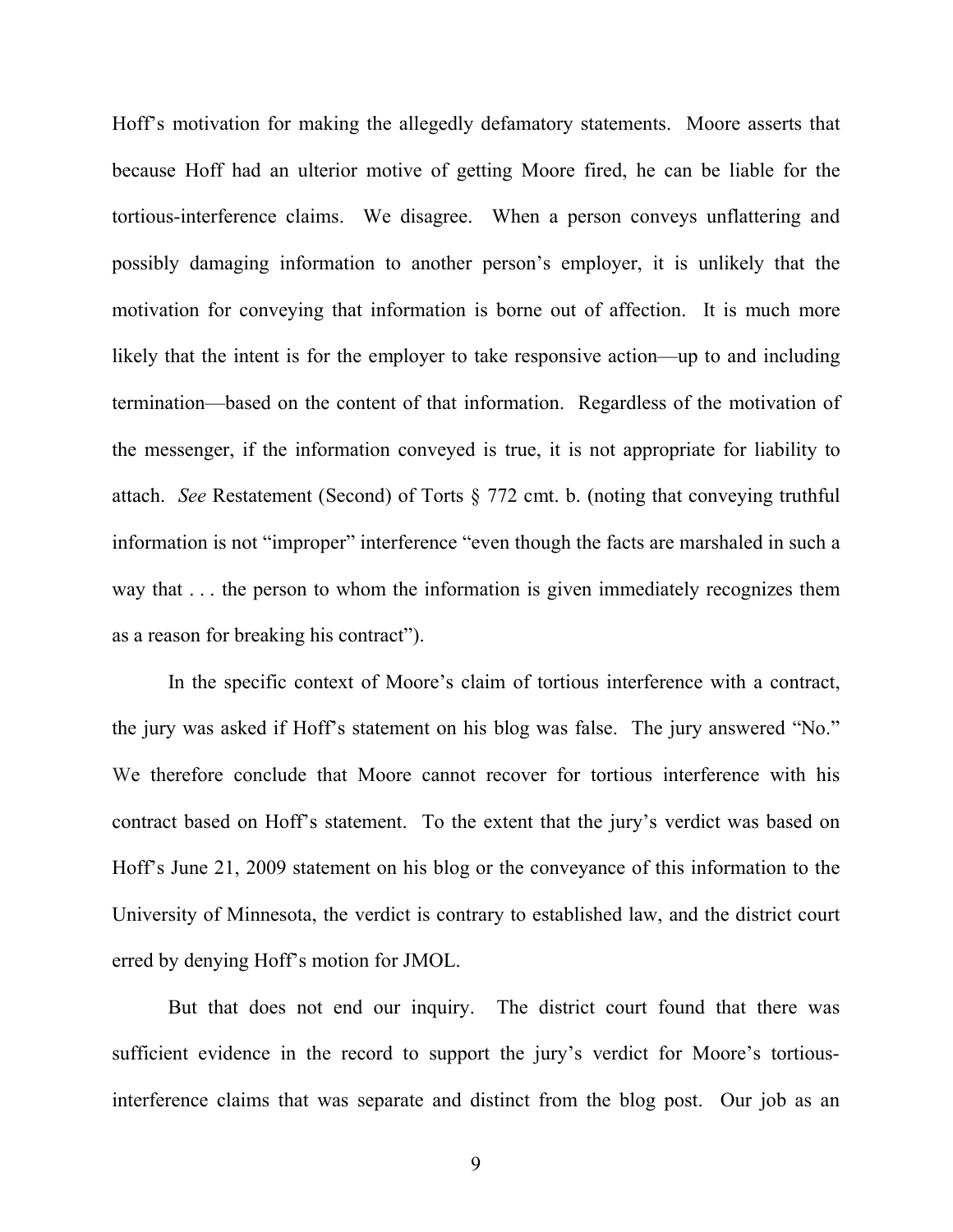appellate court is to "make[] an independent determination of whether there is sufficient evidence to present an issue of fact for the jury." *Jerry's Enters., Inc.*, 711 N.W.2d at 816. If there is not, it was the district court's duty to set aside the verdict as manifestly against the entire evidence. *Id.*

# **II. There is insufficient evidence of tortious interference that is separate and distinct from the non-defamatory statement to support the jury's verdict without infringing on Hoff's constitutional rights.**

The district court denied Hoff's motion for JMOL or a new trial based on its determination that there was sufficient evidence of Hoff's conduct that was separate and distinct from the allegedly defamatory statement to support the jury's verdict. Specifically, the district court stated that it "heard direct testimony regarding [Hoff]'s active involvement in getting [Moore] fired by contacting leaders at the University of Minnesota and threatening to launch a negative public relations campaign if [Moore] remained in their employment." As an example of this "direct testimony," the district court highlighted Allen's testimony that he "sent an email to the University of Minnesota, at [Hoff]'s behest, threatening negative publicity and lobbying to get [Moore] fired." The district court also stated that "during this same time period, [Hoff] acknowledged that it was his goal to get [Moore] fired and that he was working 'behind the scenes' to do so. After the fact, [Hoff] took personal responsibility for [Moore]'s termination and announced his ongoing, active involvement in the University's actions."

We first note that the district court's conclusion that Hoff contacted leaders at the university and threatened to launch a negative public-relations campaign is not supported by any evidence in the record. Rather, when Hoff called the university to verify Moore's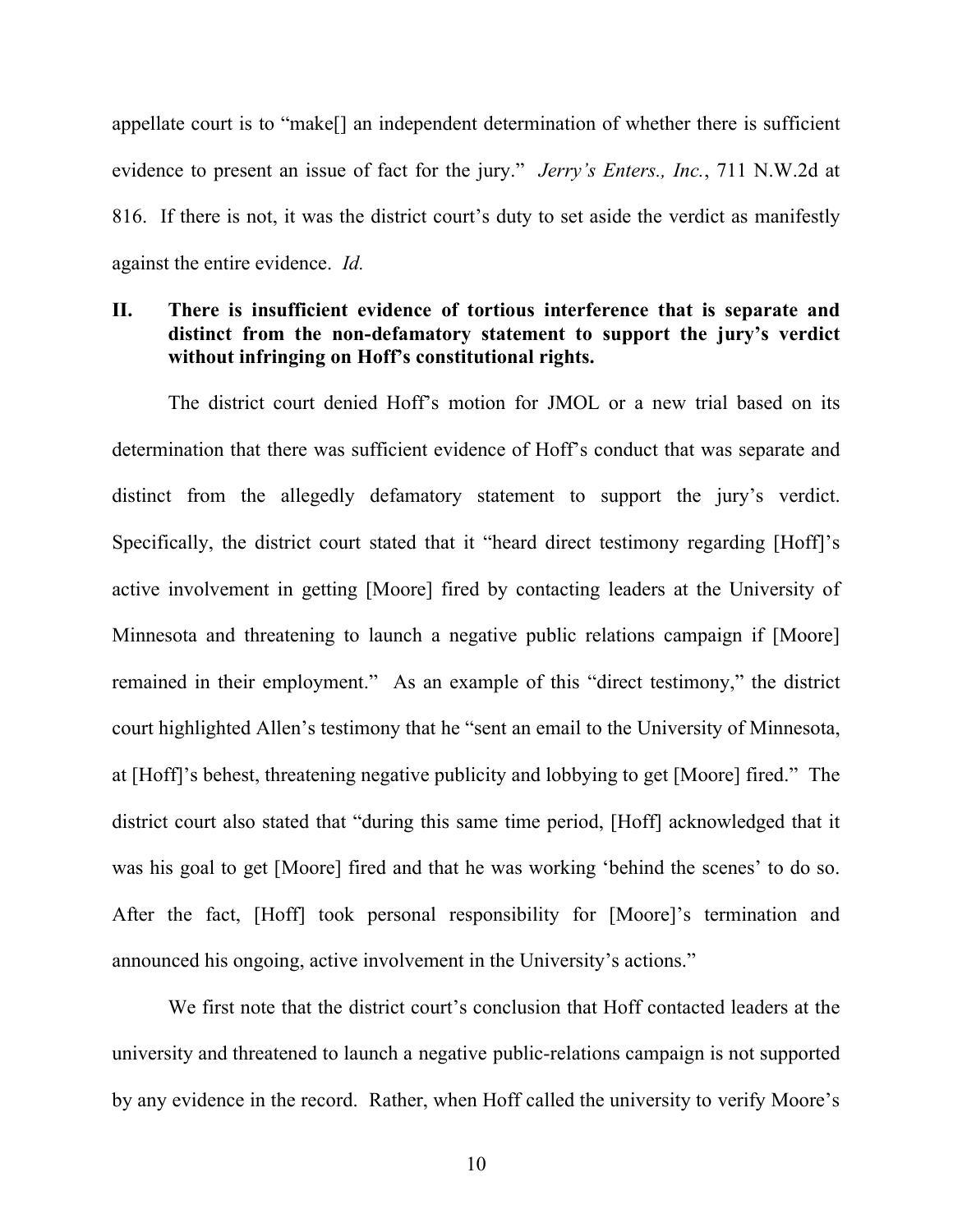employment before writing his blog post, Hoff's anonymous source at the university asked Hoff to wait a week before publishing the information, which Hoff did. There was no testimony that Hoff ever asked anyone at the university to terminate Moore. We further note that while the district court stated that Allen's testimony is "just one example" of testimony that would support Hoff's interference claims, Allen's testimony is the only evidence in the record on appeal that would support the interference claims. Allen testified at trial that Hoff's goal in asking him to send the e-mail was "to disturb the employment of [Moore]." Allen also testified that he believed it was "the goal of [Hoff] to take down [Moore] in—by any means necessary." The question we must address, therefore, is whether this constitutes sufficient evidence of interference that is separate and distinct from the statement published on Hoff's blog.

Moore claims that there is a "vast difference between publishing a new[s] story . . . and letting people make of it what they will, and taking actions to get people to do something based on your 'stories.'" (Emphasis omitted.) Hoff, on the other hand, asserts that his request to Allen—and all conduct related to this particular blog post—is intertwined with and based on his statement regarding Moore's involvement in mortgage fraud, which Hoff claims is constitutionally protected speech.

The United States and Minnesota Constitutions guarantee the right to free speech. U.S. Const. amend. I; Minn. Const. art. I, § 3. A primary purpose of the First Amendment freedoms is "to prevent . . . restraints upon publication." *Near v. Minn. ex rel. Olson*, 283 U.S. 697, 713, 51 S. Ct. 625, 630 (1931). Because Hoff was publishing

11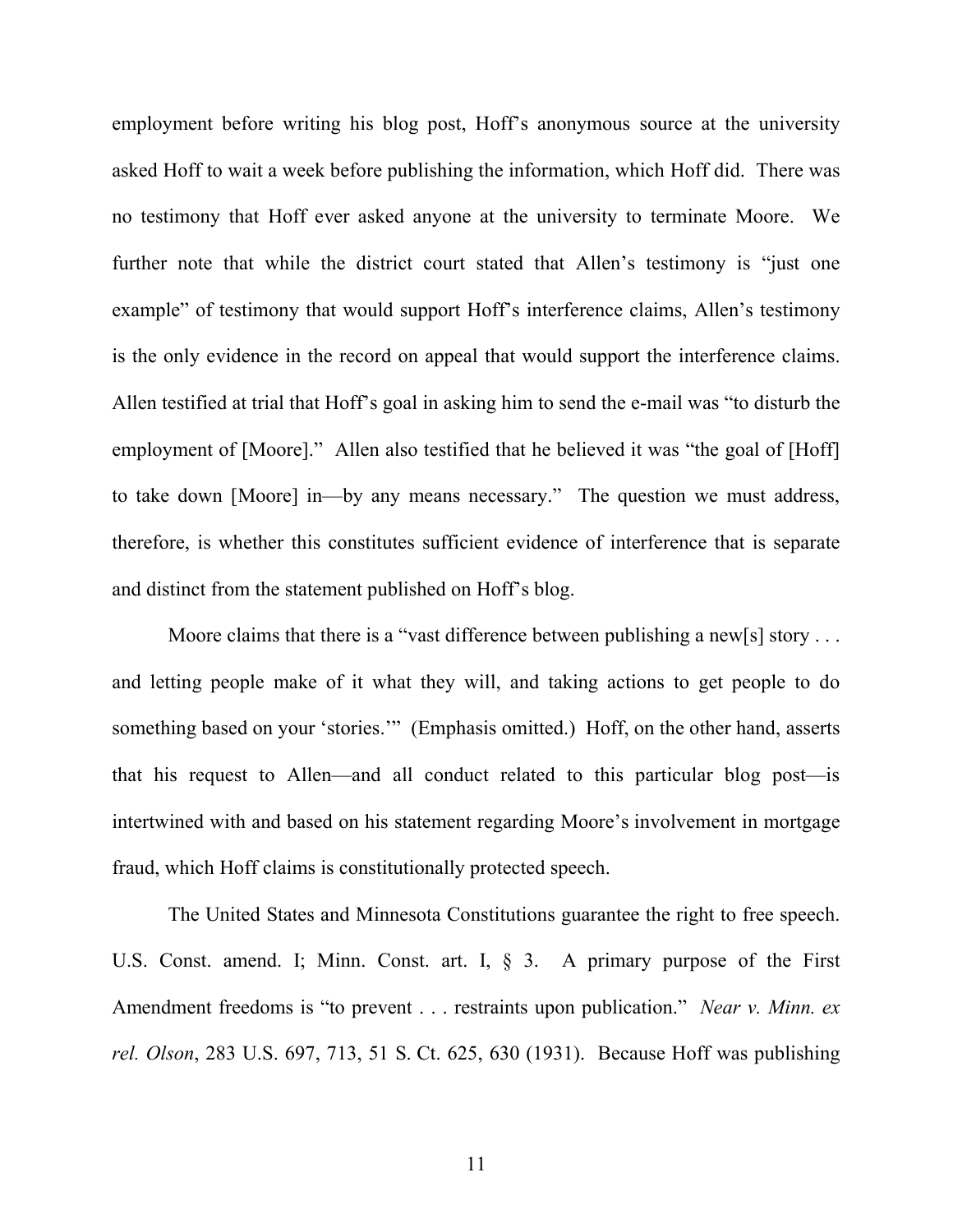information on a public figure,<sup>[3](#page-11-0)</sup> his first amendment protection was heightened. See *Gertz v. Robert Welch, Inc.*, 418 U.S. 323, 343, 94 S. Ct. 2997, 3008-09 (1974) (recognizing the "limited state interest present in the context of libel actions brought by public persons," and noting that "injury to the reputation of private individuals requires . . . a different rule").

Hoff's blog post is the kind of speech that the First Amendment is designed to protect. He was publishing information about a public figure that he believed was true (and that the jury determined was not false) and that involved an issue of public concern. *See Dun & Bradstreet, Inc. v. Greenmoss Builders, Inc.*, 472 U.S. 749, 759, 105 S. Ct. 2939, 2945 (1985) (noting that "speech on public issues occupies the highest rung of the hierarchy of First Amendment values" (quotation omitted)). Attaching liability to this speech would infringe on Hoff's First Amendment rights.

The difficulty in this case is whether we can disentangle this constitutionally protected speech from unrelated tortious conduct. When constitutionally protected speech is arguably intertwined with tortious conduct, it is the district court's burden to "adequately disclose the evidentiary basis for concluding" that there was independent tortious activity in order to "avoid[] the imposition of punishment for constitutionally

<span id="page-11-0"></span> $3$  Moore attempts to challenge his limited-purpose public-figure status on appeal, but Moore did not file a notice of related appeal. The failure to file a notice of related appeal limits the issues before this court to those in the notice of appeal. *Nordling v. N. States Power Co.*, 465 N.W.2d 81, 87 (Minn. App. 1991) (referring to the previously used term "notice of review," which is synonymous with the current term "notice of related appeal"), *rev'd on other grounds*, 478 N.W.2d 498 (Minn. 1991).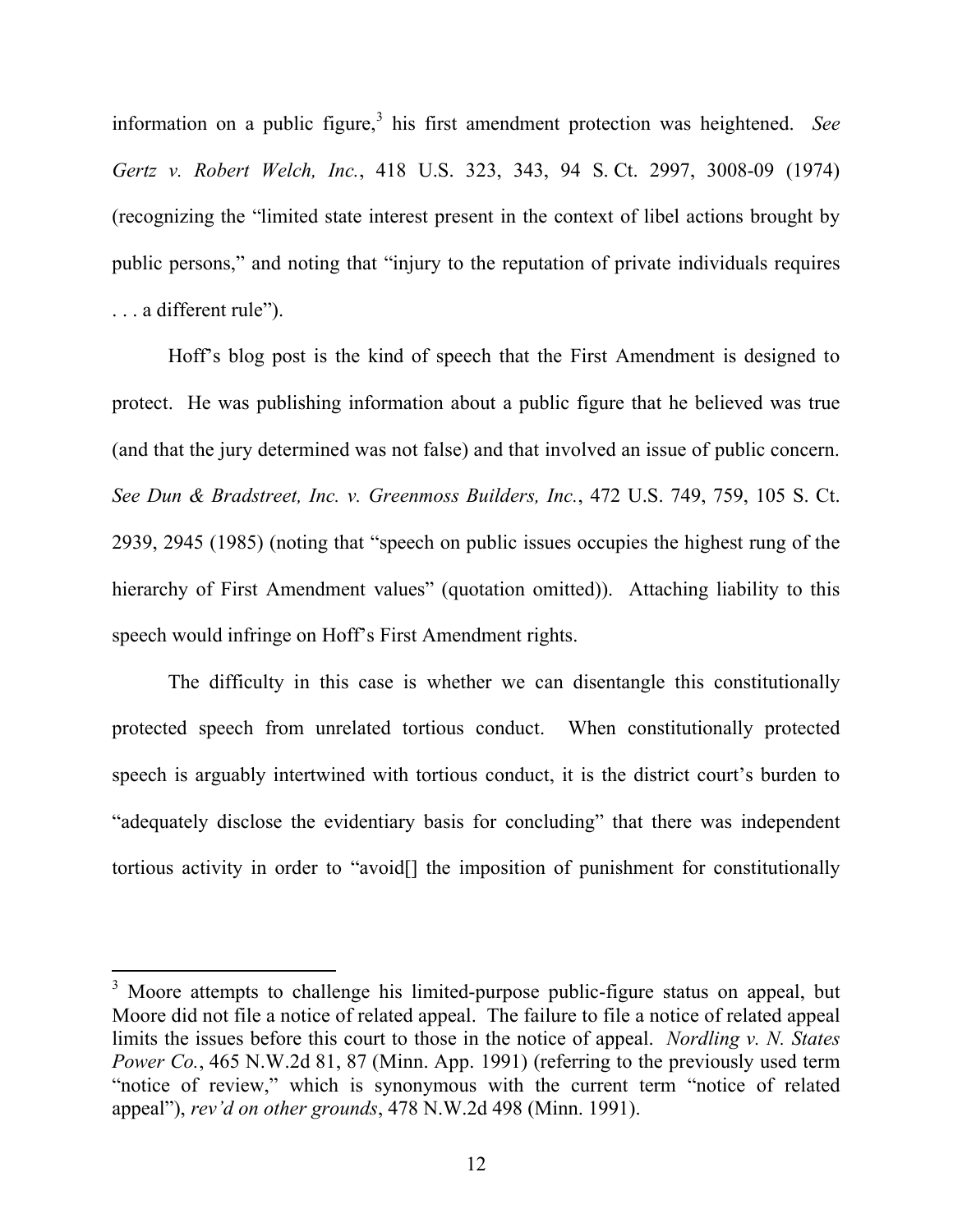protected activity." *NAACP v. Claiborne Hardware Co.*, 458 U.S. 886, 933-34, 102 S. Ct. 3409, 3436 (1982).

In *NACCP*, 17 white merchants sued two corporations (including the NAACP) and 146 individuals for various torts, including malicious interference with the plaintiffs' businesses. *Id.* at 890-91, 102 S. Ct. at 3413-14. The Court held that the boycott by defendants, which was the basis for the plaintiffs' complaint, "is a form of speech or conduct that is ordinarily entitled to protection under the First . . . Amendment[]." *Id.* at 907, 102 S. Ct. at 3422. But this did not end the Court's inquiry. *Id.* at 912, 102 S. Ct. at 3425.

The Court noted that the Mississippi Supreme Court imposed liability because of violent conduct that occurred as part of the boycott, but that "[t]he fact that such activity is constitutionally protected . . . imposes a special obligation on this Court to examine critically the basis on which liability was imposed." *Id.* at 915, 102 S. Ct. at 3427. "Specifically, the presence of activity protected by the First Amendment imposes restraints on the grounds that may give rise to damages liability . . . ." *Id.* at 916-17, 102 S. Ct. at 3427. The Court ultimately rejected the imposition of liability by the Mississippi Supreme Court because that court's holding, which stated that "coercion, intimidation, and threats" formed "*part* of the boycott activity" and "*contributed* to its almost complete success" was too broadly asserted and "inadequate to assure 'the precision of regulation' demanded by [the First Amendment]." *Id.* at 921, 102 S. Ct. at 3430.

Similarly, here, we conclude that the district court's basis for imposing liability on Hoff is too broadly asserted to assure that Hoff's constitutional rights are protected. By